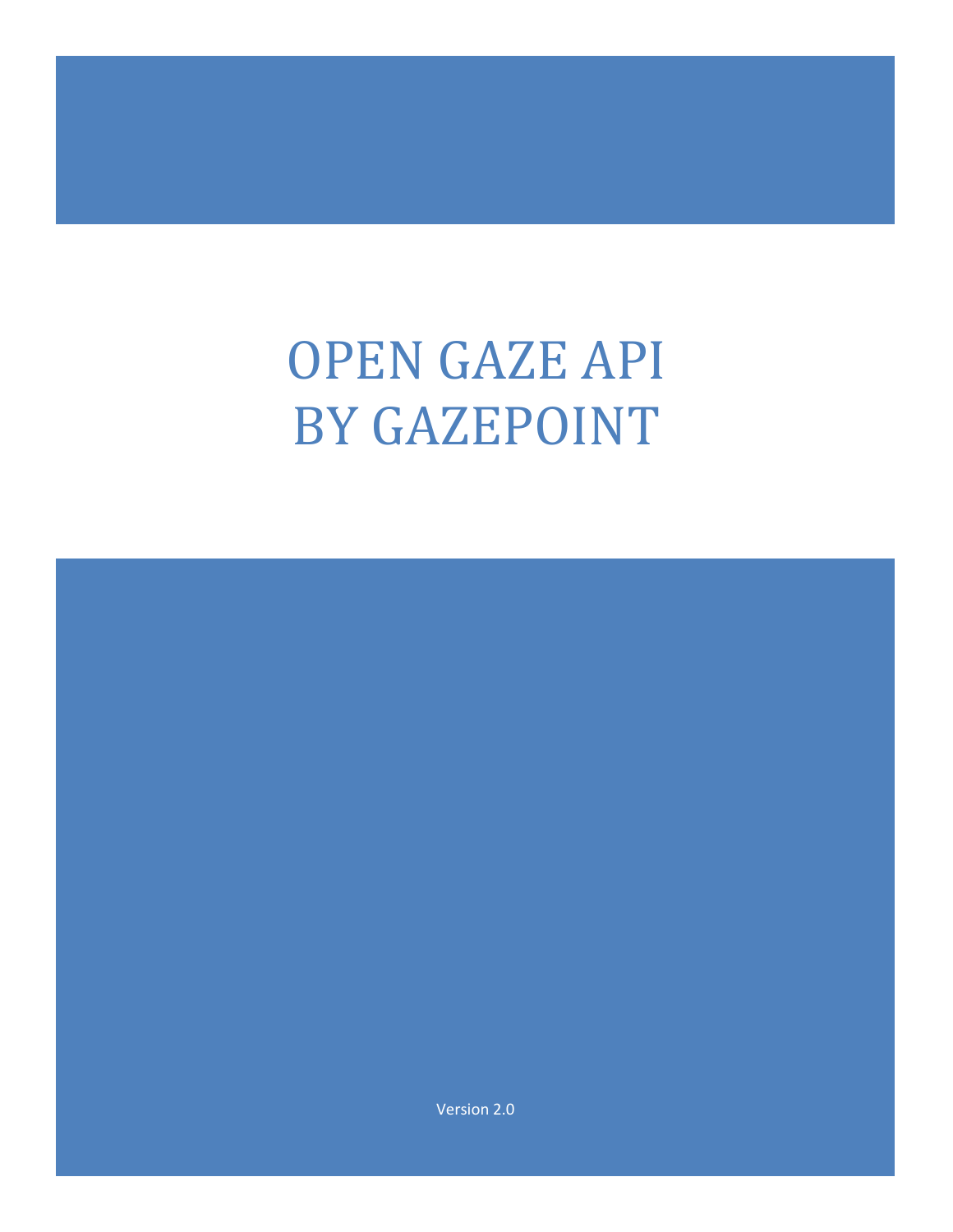# Contents

| 1              |      |  |  |
|----------------|------|--|--|
| $\overline{2}$ |      |  |  |
|                | 2.1  |  |  |
|                | 2.2  |  |  |
|                | 2.3  |  |  |
|                | 2.4  |  |  |
| 3              |      |  |  |
|                | 3.1  |  |  |
|                | 3.2  |  |  |
|                | 3.3  |  |  |
|                | 3.4  |  |  |
|                | 3.5  |  |  |
|                | 3.6  |  |  |
|                | 3.7  |  |  |
|                | 3.8  |  |  |
|                | 3.9  |  |  |
|                | 3.10 |  |  |
|                | 3.11 |  |  |
|                | 3.12 |  |  |
|                | 3.13 |  |  |
|                | 3.14 |  |  |
|                | 3.15 |  |  |
|                | 3.16 |  |  |
|                | 3.17 |  |  |
|                | 3.18 |  |  |
|                | 3.19 |  |  |
|                | 3.20 |  |  |
|                | 3.21 |  |  |
|                | 3.22 |  |  |
|                | 3.23 |  |  |
|                | 3.24 |  |  |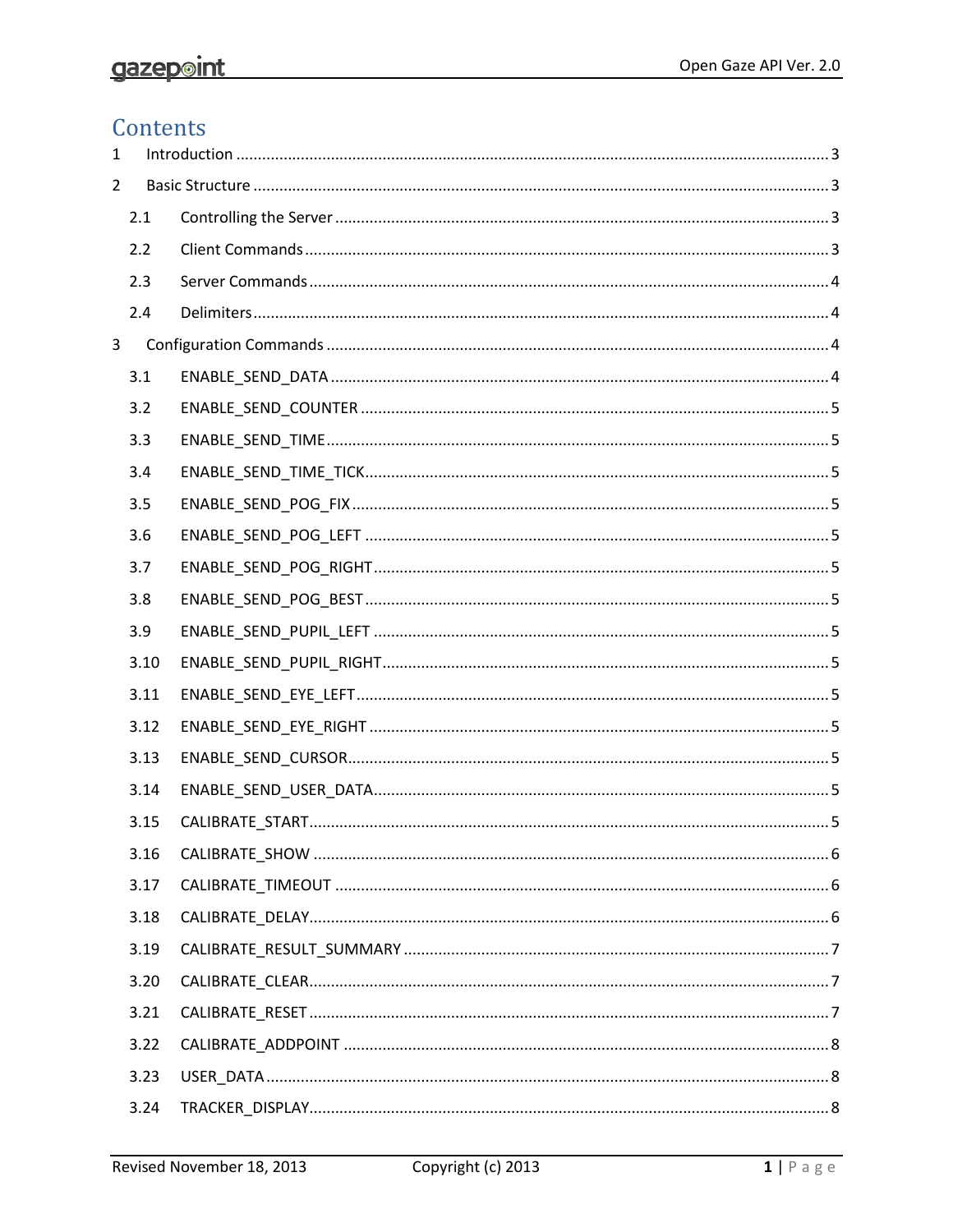|   | 3.25 |  |
|---|------|--|
|   | 3.26 |  |
|   | 3.27 |  |
|   | 3.28 |  |
|   | 3.29 |  |
|   | 3.30 |  |
|   | 3.31 |  |
| 4 |      |  |
|   | 4.1  |  |
|   | 4.2  |  |
|   | 4.3  |  |
| 5 |      |  |
|   | 5.1  |  |
|   | 5.2  |  |
|   | 5.3  |  |
|   | 5.4  |  |
|   | 5.5  |  |
|   | 5.6  |  |
|   | 5.7  |  |
|   | 5.8  |  |
|   | 5.9  |  |
|   | 5.10 |  |
|   | 5.11 |  |
|   | 5.12 |  |
|   | 5.13 |  |
| 6 |      |  |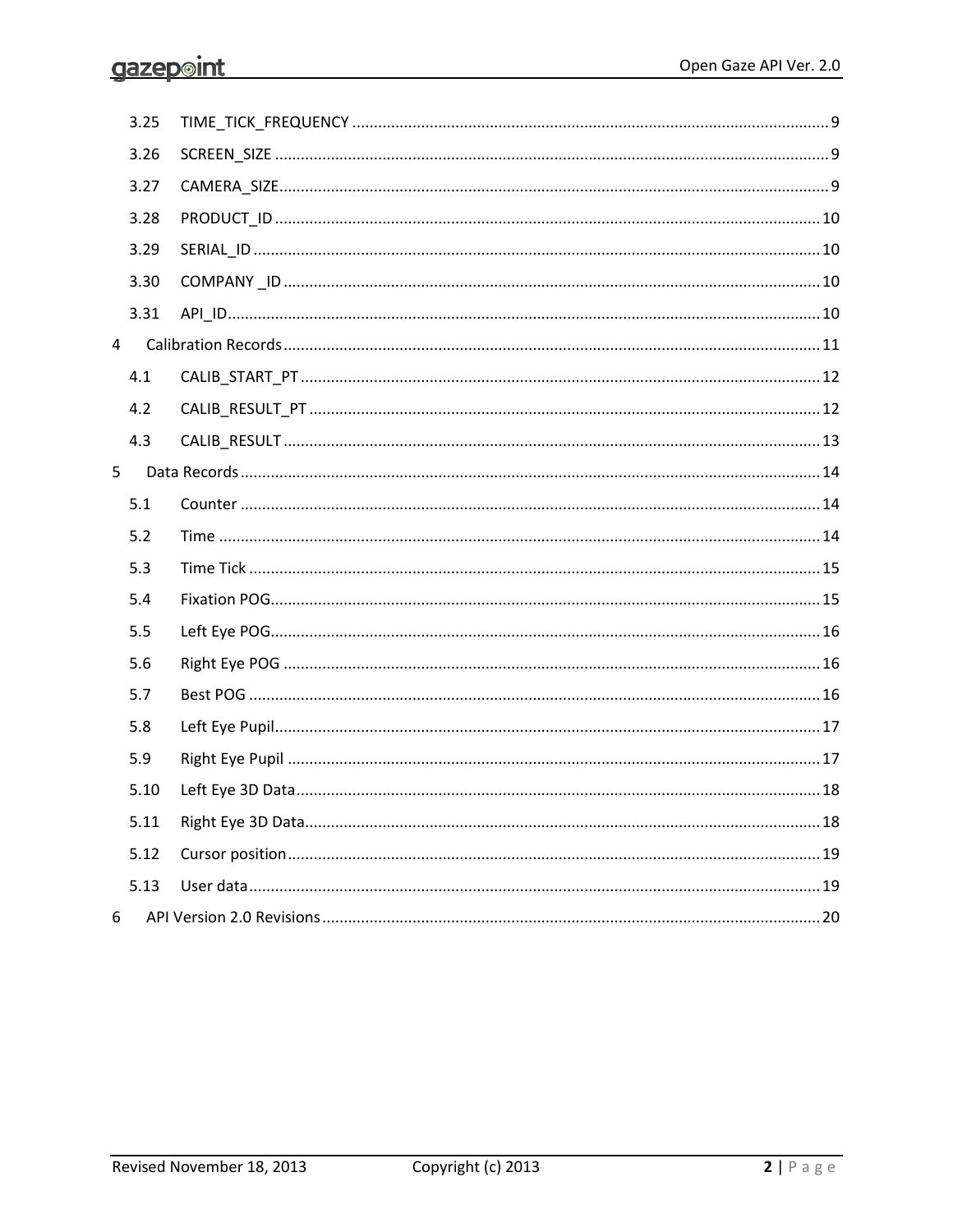# <span id="page-3-0"></span>**1 Introduction**

The Open Gaze Application Programming Interface (API) was first published in 2010 as an open-source alternative to proprietary vendor formats for communicating with eye-tracking devices. The vision is to allow developers a common interface to integrate into their application without having to add customizations for each eye-tracking system on the market.

A key requirement of the API is that it not require any DLL's, libraries, or any programming language or platform specific components. The API uses a standard TCP/IP socket for communication between a client (the application) and the server (the source of eye-tracking data). The data format uses the extensible markup language (XML) to format the data transmit between the client and server. Since both TCP/IP and XML are open standards, they can be readily implemented in any language or operating system.

# <span id="page-3-1"></span>**2 Basic Structure**

A client-server communication session would typically begin with client initiating a connection to the server. The client would then request which data records it is interested in receiving, then commanding the server to begin streaming the data records out. The client then simply listens for the data records packaged in XML formatted strings sent by the server.

# <span id="page-3-2"></span>2.1 Controlling the Server

A connection to the server is created by opening a TCP/IP socket with the IP address of the server (typically use "127.0.0.1" as the localhost IP address if both client and server are running on the same machine). The server default port value is 4242 although the server software may allow the port number to be modified. The client and server do not need to be on the same computer.

# <span id="page-3-3"></span>2.2 Client Commands

The client has two XML tags for communicating with the server, GET and SET. These read and write to data variables on the server. The data variables that may be manipulated are listed in Sections [3](#page-4-2) and 4.

An example of the SET command is:

```
CLIENT SEND: <SET ID="CALIBRATE SHOW" STATE="1" />
SERVER SEND: <ACK ID="CALIBRATE SHOW" STATE="1" />
```
The '<' and '/>' characters identify the start and end of the XML text string respectively. The SET indicates the command is setting a value to a variable. The variable being modified is identified by its ID CALIBRATE\_SHOW in this case, and the value set is '1' identified by the STATE parameter. A GET command is formatted in a similar manner but without the STATE parameter. The server response will be discussed in the following section.

```
CLIENT SEND: <GET ID="CALIBRATE_SHOW" />
SERVER SEND: <ACK ID="CALIBRATE SHOW" STATE="1" />
```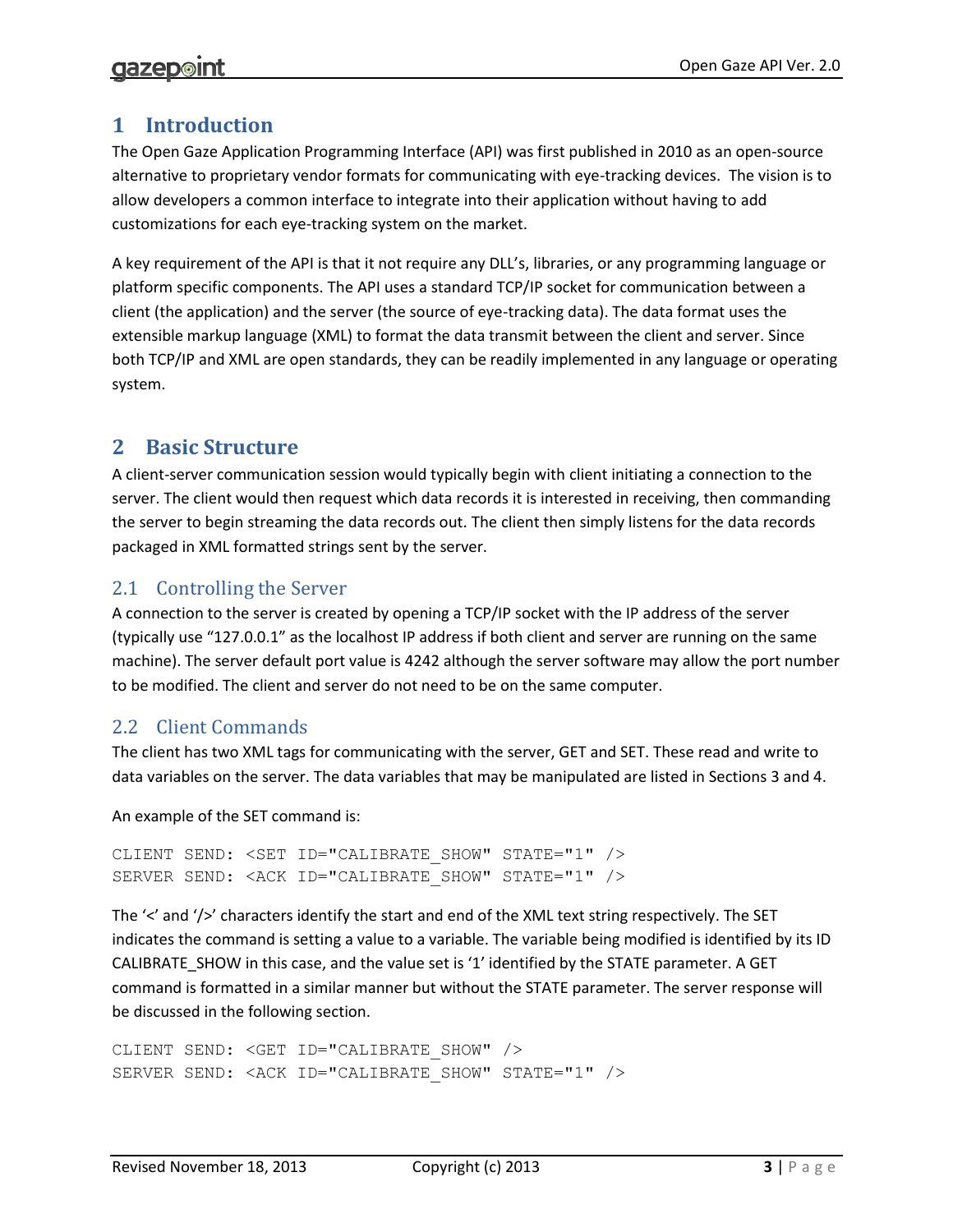## <span id="page-4-0"></span>2.3 Server Commands

The server can send data to the client with four different tags, ACK, NACK, CAL, and REC. The ACK and NACK responses are generated when responding to GET and SET commands. The CAL responses are generated based on the operations the calibration routine is currently performing. The REC strings hold the data record that was transmitted.

In the example above, the client requested the calibration window be shown and the server responded that the variable was set to '1' or TRUE.

```
CLIENT SEND: <SET ID="CALIBRATE SHOW" STATE="1" />
SERVER SEND: <ACK ID="CALIBRATE SHOW" STATE="1" />
```
ACK indicates a successful command while NACK would indicate a failure.

The server CAL and REC tags will be described in greater detail in the Sections [4](#page-11-0) an[d 0.](#page-13-1)

#### <span id="page-4-1"></span>2.4 Delimiters

Each XML record is delimited by carriage return ('CR' or '\n') and a line-feed characters ('LF', '\n') one after the other. The actual characters transmit would appear as shown below between the quotes "".

```
CLIENT SEND: "<SET ID="CALIBRATE SHOW" STATE="1" />\r\n"
SERVER SEND: "<ACK ID="CALIBRATE SHOW" STATE="1" /\rangle\gamma\gamma\gamma''
```
# <span id="page-4-2"></span>**3 Configuration Commands**

The configuration commands are used to set and get configuration settings from the server. The configuration commands are described in the following sections.

#### <span id="page-4-3"></span>3.1 ENABLE\_SEND\_DATA

```
Description: Start or stop the streaming of data from the server to client.
Parameter: STATE
Parameter type: Boolean (0 or 1)
Permissions: Read and Writable
Example: 5
CLIENT SEND: <SET ID="ENABLE_SEND_DATA" STATE="1" />
SERVER SEND: <ACK ID="ENABLE SEND DATA" STATE="1" />
SERVER SEND: <REC ... />
SERVER SEND: <REC ... />
SERVER SEND: <REC ... />
```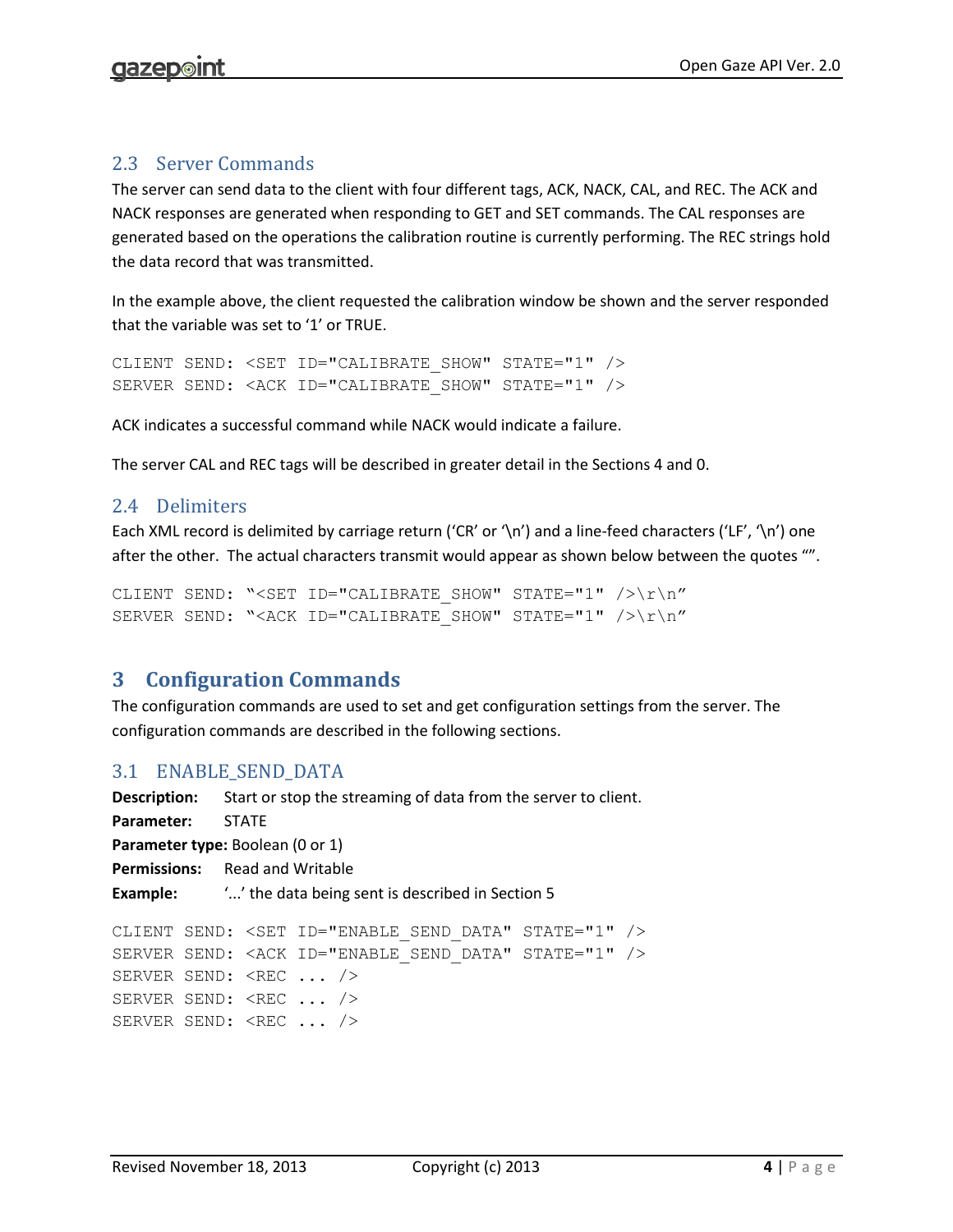- <span id="page-5-0"></span>3.2 ENABLE\_SEND\_COUNTER
- <span id="page-5-1"></span>3.3 ENABLE SEND TIME
- <span id="page-5-2"></span>3.4 ENABLE\_SEND\_TIME\_TICK
- <span id="page-5-3"></span>3.5 ENABLE\_SEND\_POG\_FIX
- <span id="page-5-4"></span>3.6 ENABLE\_SEND\_POG\_LEFT
- <span id="page-5-5"></span>3.7 ENABLE\_SEND\_POG\_RIGHT
- <span id="page-5-6"></span>3.8 ENABLE\_SEND\_POG\_BEST
- <span id="page-5-7"></span>3.9 ENABLE\_SEND\_PUPIL\_LEFT
- <span id="page-5-8"></span>3.10 ENABLE\_SEND\_PUPIL\_RIGHT
- <span id="page-5-9"></span>3.11 ENABLE\_SEND\_EYE\_LEFT
- <span id="page-5-10"></span>3.12 ENABLE SEND EYE RIGHT
- <span id="page-5-11"></span>3.13 ENABLE\_SEND\_CURSOR

### <span id="page-5-12"></span>3.14 ENABLE\_SEND\_USER\_DATA

**Description:** Enable a data record variable in the data record string (described in Section [5](#page-14-0) below). **Parameter:** STATE

**Parameter type:** boolean (0 or 1)

**Permissions:** Read and Writable

**Example:**

CLIENT SEND: <SET ID="ENABLE\_SEND\_COUNTER" STATE="1" /> SERVER SEND: <ACK ID="ENABLE SEND COUNTER" STATE="1" />

# <span id="page-5-13"></span>3.15 CALIBRATE\_START

**Description:** Start or stop the calibration process **Parameter:** STATE **Parameter type:** boolean (0 or 1) **Permissions:** Read and Writable **Example:** CLIENT SEND: <GET ID="CALIBRATE\_START" /> SERVER SEND: <ACK ID="CALIBRATE\_START" VALUE="0" /> CLIENT SEND: <SET ID="CALIBRATE\_START" VALUE="1" /> SERVER SEND: <ACK ID="CALIBRATE\_START" VALUE="1" />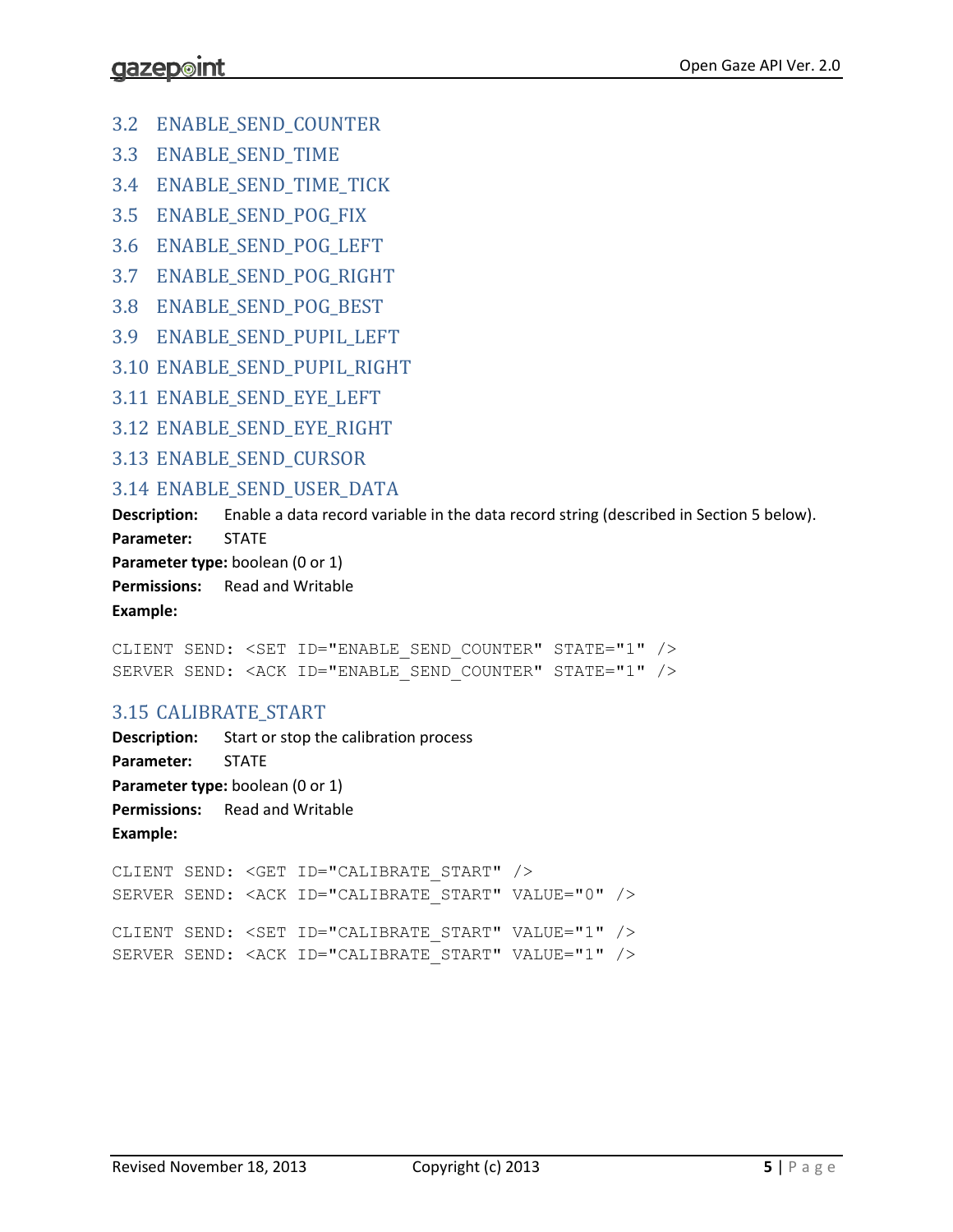# qazepoin

#### <span id="page-6-0"></span>3.16 CALIBRATE\_SHOW

**Description:** Show or hide the calibration graphical window **Parameter:** STATE **Parameter type:** boolean (0 or 1) **Permissions:** Read and Writable **Example:**

CLIENT SEND: <GET ID="CALIBRATE\_SHOW" /> SERVER SEND: <ACK ID="CALIBRATE SHOW" VALUE="0" /> CLIENT SEND: <SET ID="CALIBRATE SHOW" VALUE="1" /> SERVER SEND: <ACK ID="CALIBRATE SHOW" VALUE="1" />

#### <span id="page-6-1"></span>3.17 CALIBRATE\_TIMEOUT

**Description:** Set or get the duration of the calibration point (not including animation time below) **Parameter:** VALUE **Parameter type:** float (> 0) **Permissions:** Read and Writable **Example:**

CLIENT SEND: <GET ID="CALIBRATE\_TIMEOUT" /> SERVER SEND: <ACK ID="CALIBRATE\_TIMEOUT" VALUE="1.25" /> CLIENT SEND: <SET ID="CALIBRATE\_TIMEOUT" VALUE="2" /> SERVER SEND: <ACK ID="CALIBRATE\_TIMEOUT" VALUE="2" />

#### <span id="page-6-2"></span>3.18 CALIBRATE\_DELAY

**Description:** Set or get the duration of the calibration animation (before calibration at a point begins) **Parameter:** VALUE **Parameter type:** float (>= 0) **Permissions:** Read and Writable **Example:**

```
CLIENT SEND: <GET ID="CALIBRATE_DELAY" />
SERVER SEND: <ACK ID="CALIBRATE DELAY" VALUE="0.5" />
CLIENT SEND: <SET ID="CALIBRATE_DELAY" VALUE="1.0" />
SERVER SEND: <ACK ID="CALIBRATE DELAY" VALUE="1.0" />
```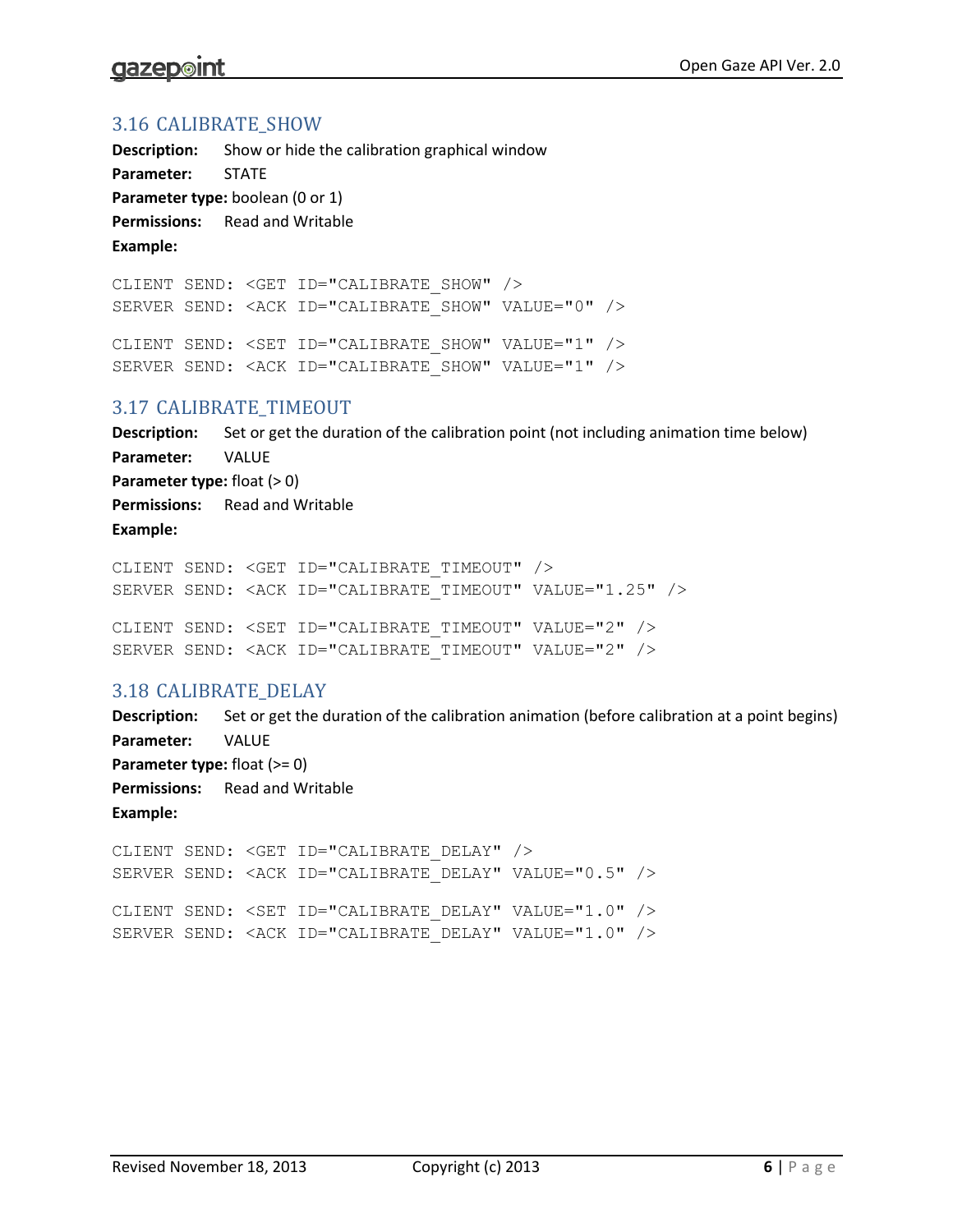#### <span id="page-7-0"></span>3.19 CALIBRATE\_RESULT\_SUMMARY

**Description:** Get a summary of the calibration results **Parameter:** AVE\_ERROR (average error over all calibration points) Parameter: VALID\_POINTS (number of successful calibration points) **Permissions:** Read only **Example:**

```
CLIENT SEND: <GET ID="CALIBRATE_RESULT_SUMMARY" />
SERVER SEND: <ACK ID="CALIBRATE_RESULT_SUMMARY" AVE_ERROR="19.43" 
VALID_POINTS="5" />
```
#### <span id="page-7-1"></span>3.20 CALIBRATE\_CLEAR

| Description:        | Clear the internal list of calibration points    |
|---------------------|--------------------------------------------------|
| Parameter:          | PTS (number of calibration points returned only) |
| <b>Permissions:</b> | Read and Writeable                               |
| Example:            |                                                  |

```
CLIENT SEND: <GET ID="CALIBRATE_CLEAR" />
SERVER SEND: <ACK ID="CALIBRATE_CLEAR" PTS="5" />
```

```
CLIENT SEND: <SET ID="CALIBRATE_CLEAR" />
SERVER SEND: <ACK ID="CALIBRATE_CLEAR" PTS="0" />
```
#### <span id="page-7-2"></span>3.21 CALIBRATE\_RESET

| Description: | Reset the internal list of calibration points to the default values |
|--------------|---------------------------------------------------------------------|
|              | <b>Parameter:</b> PTS (number of calibration points returned only)  |
|              | <b>Permissions:</b> Read and Writeable                              |
| Example:     |                                                                     |

```
CLIENT SEND: <GET ID="CALIBRATE_RESET" />
SERVER SEND: <ACK ID="CALIBRATE RESET" PTS="0" />
CLIENT SEND: <SET ID="CALIBRATE_RESET" />
SERVER SEND: <ACK ID="CALIBRATE RESET" PTS="5" />
```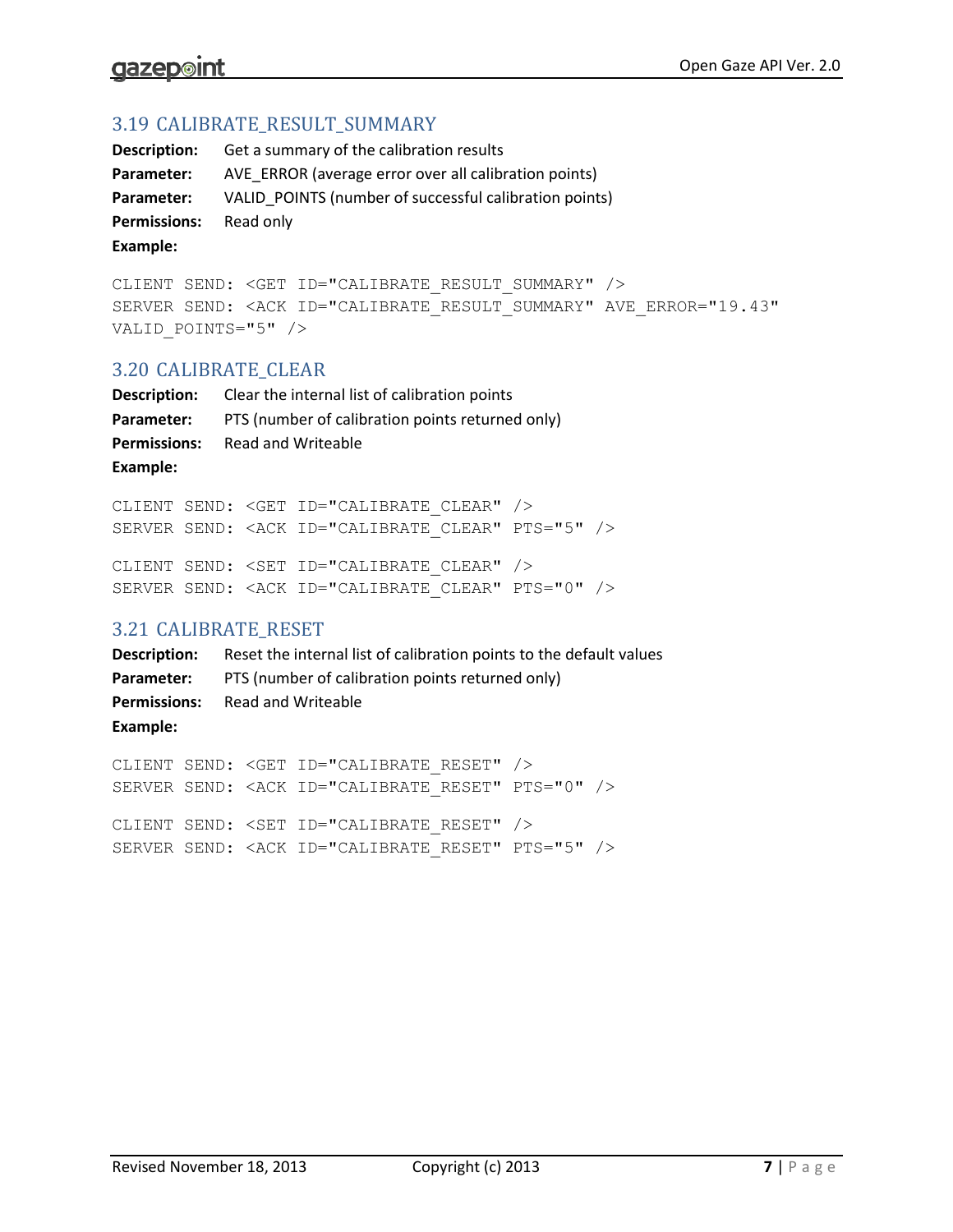#### <span id="page-8-0"></span>3.22 CALIBRATE\_ADDPOINT

**Description:** Add a point to the internal list of calibration points **Parameter:** X (calibration point position as percentage of screen width) **Parameter:** Y (calibration point position as percentage of screen height) **Parameter type:** float Permissions: Read and Writeable **Example:** CLIENT SEND: <GET ID="CALIBRATE\_ADDPOINT" /> SERVER SEND: <ACK ID="CALIBRATE\_ADDPOINT" PTS="5" X1="0.50000" Y1="0.50000" X2="0.85000" Y2="0.15000" X3="0.85000" Y3="0.85000" X4="0.15000" Y4="0.85000" X5="0.15000" Y5="0.15000" /> CLIENT SEND: <SET ID="CALIBRATE\_ADDPOINT" X="0.5" Y="0.1" /> SERVER SEND: <ACK ID="CALIBRATE\_ADDPOINT" PTS="6" X1="0.50000" Y1="0.50000" X2="0.85000" Y2="0.15000" X3="0.85000" Y3="0.85000"

# X4="0.15000" Y4="0.85000" X5="0.15000" Y5="0.15000" X6="0.50000" Y6="0.10000" />

#### <span id="page-8-1"></span>3.23 USER\_DATA

**Description:** Set the value of the user data field for embedding custom data into the data stream **Parameter:** VALUE (user defined) **Parameter type:** string Permissions: Read and Writeable **Example:**

CLIENT SEND: <GET ID="USER\_DATA" /> SERVER SEND: <ACK ID="USER\_DATA" VALUE="0" /> CLIENT SEND: <SET ID="USER\_DATA" VALUE="TEST1" /> SERVER SEND: <ACK ID="USER\_DATA" VALUE="TEST1" />

#### <span id="page-8-2"></span>3.24 TRACKER\_DISPLAY

**Description:** Show or hide the eye-tracker display window **Parameter:** STATE **Parameter type:** boolean (0 or 1) **Permissions:** Read and Writeable **Example:**

```
CLIENT SEND: <GET ID="TRACKER_DISPLAY" />
SERVER SEND: <ACK ID="TRACKER_DISPLAY" STATE="1" />
CLIENT SEND: <SET ID="TRACKER_DISPLAY" STATE ="0" />
SERVER SEND: <ACK ID="TRACKER_DISPLAY" STATE ="0" />
```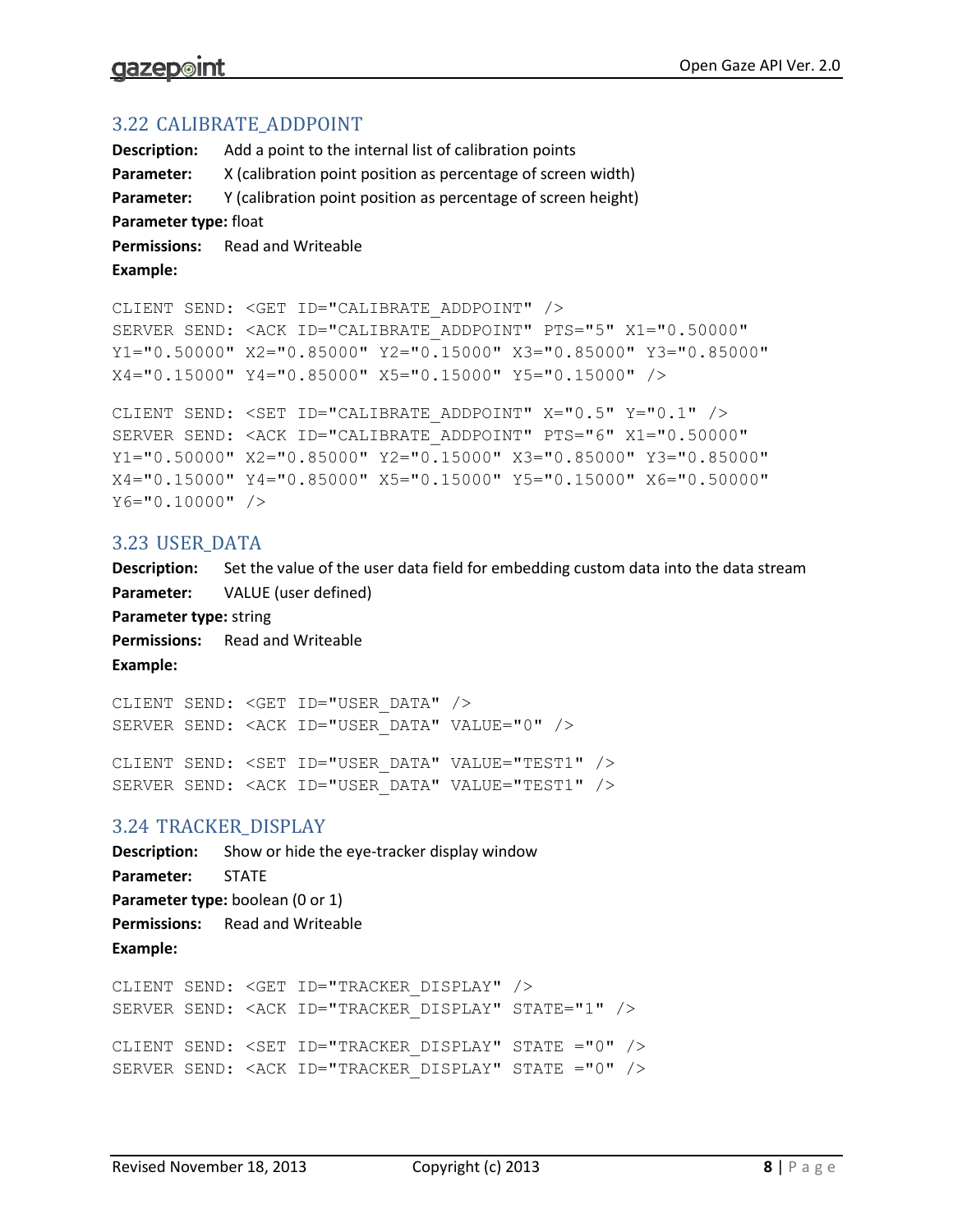#### <span id="page-9-0"></span>3.25 TIME\_TICK\_FREQUENCY

**Description:** Get the time-tick frequency to convert the TIME\_TICK variable to seconds **Parameter:** FREQ **Parameter type:** longlong **Permissions:** Read only **Example:**

```
CLIENT SEND: <GET ID="TIME_TICK_FREQUENCY" />
SERVER SEND: <ACK ID="TIME TICK FREQUENCY" FREQ="4704405731611246592"
/
```
#### <span id="page-9-1"></span>3.26 SCREEN\_SIZE

**Description:** Get the gaze tracking screen position and size or set the screen on which the gaze tracking is to be performed. Provides the ability to work with multi-monitor systems.

**Parameter:** X (screen X position in pixels) **Parameter:** Y (screen Y position in pixels) **Parameter:** WIDTH (screen width in pixels) **Parameter:** HEIGHT (screen height in pixels) **Parameter type:** integer **Permissions:** Read and Writable **Example:**

CLIENT SEND: <GET ID="SCREEN\_SIZE" /> SERVER SEND: <ACK ID="SCREEN\_SIZE" X="0" Y="0" WIDTH="1920" HEIGHT="1080" />

CLIENT SEND: <SET ID="SCREEN\_SIZE" X="-1920" Y="0" WIDTH="1920" HEIGHT="1080"/> SERVER SEND: <ACK ID="SCREEN\_SIZE" X="-1920" Y="0" WIDTH="1920" HEIGHT="1080" />

#### <span id="page-9-2"></span>3.27 CAMERA\_SIZE

**Description:** Get the size of the camera sensor in pixels **Parameter:** WIDTH (camera width in pixels) **Parameter:** HEIGHT (camera height in pixels) **Parameter type:** integer **Permissions:** Read only **Example:**

CLIENT SEND: <GET ID="CAMERA\_SIZE" /> SERVER SEND: <ACK ID="CAMERA\_SIZE" WIDTH="752" HEIGHT="480" />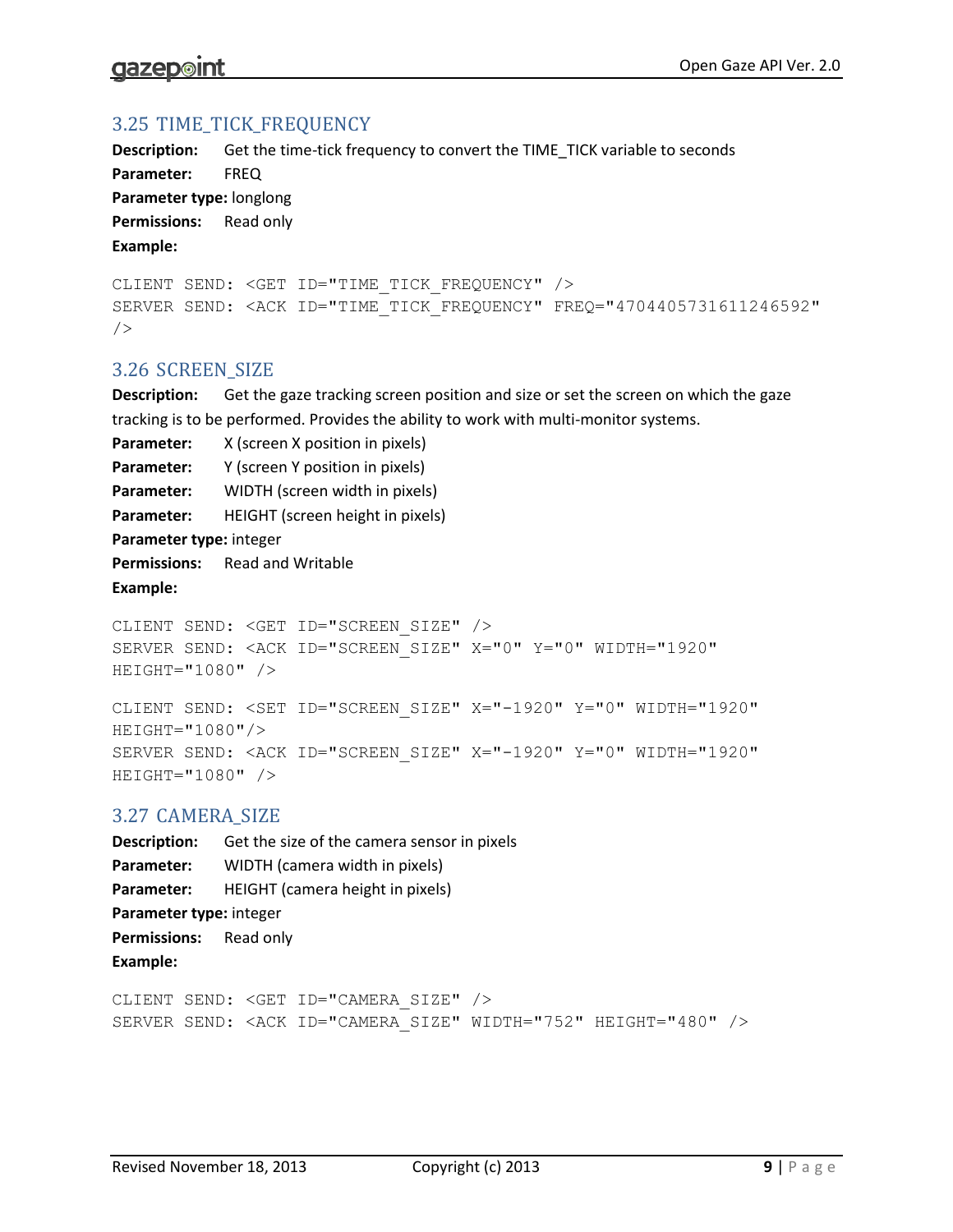#### <span id="page-10-0"></span>3.28 PRODUCT\_ID

**Description:** Get the identifier of the current eye-tracker being used **Parameter:** VALUE (product name) **Parameter type:** string **Permissions:** Read only **Example:**

CLIENT SEND: <GET ID="PRODUCT\_ID" /> SERVER SEND: <ACK ID="PRODUCT\_ID" VALUE="GP3" />

#### <span id="page-10-1"></span>3.29 SERIAL\_ID

**Description:** Get the serial number of the eye-tracker **Parameter:** VALUE (serial number) **Parameter type:** string **Permissions:** Read only **Example:**

CLIENT SEND: <GET ID="SERIAL\_ID" /> SERVER SEND: <ACK ID="SERIAL\_ID" VALUE="123456789" />

#### <span id="page-10-2"></span>3.30 COMPANY \_ID

**Description:** Get the identifier of the eye-tracker manufacturer **Parameter:** VALUE (company name) **Parameter type:** string **Permissions:** Read only **Example:**

CLIENT SEND: <GET ID="COMPANY\_ID" /> SERVER SEND: <ACK ID="COMPANY\_ID" VALUE="GAZEPOINT" />

#### <span id="page-10-3"></span>3.31 API\_ID

**Description:** Get the API version number **Parameter:** VALUE (API version) **Parameter type:** string **Permissions:** Read only **Example:**

CLIENT SEND: <GET ID="API\_ID" /> SERVER SEND: <ACK ID="API ID" VALUE="2.0" />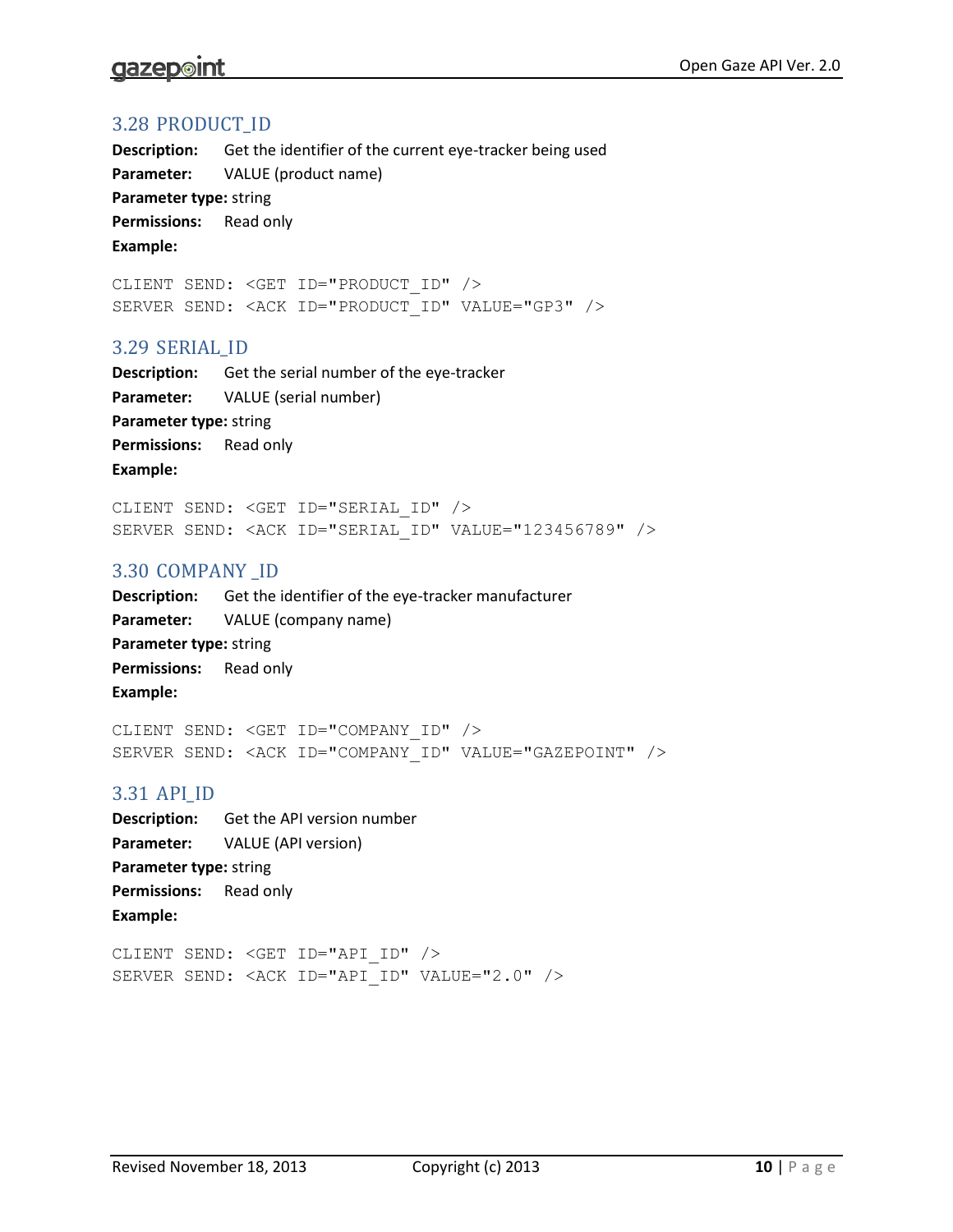# <span id="page-11-0"></span>**4 Calibration Records**

When the user calibration takes place, a sequence of calibration specific data is sent from the server to the client, identified with the  $\text{cAL }$  /> tag. This data includes the timing of when calibration points are shown and move to the next point, as well as the final result of the calibration process. To begin calibration through the API the following commands would be used:

```
CLIENT SEND: <SET ID="CALIBRATE SHOW" STATE="1" />
SERVER SEND: <ACK ID="CALIBRATE SHOW" STATE="1" />
CLIENT SEND: <SET ID="CALIBRATE START" STATE="1" />
SERVER SEND: <ACK ID="CALIBRATE START" STATE="1" />
```
As calibration proceeds, the following data will be sent from the server:

```
SERVER SEND: <CAL ID="CALIB_START_PT" PT="1" CALX="0.5000" 
CALY="0.5000" />
SERVER SEND: <CAL ID="CALIB_RESULT_PT" PT="1" CALX="0.5000" 
CALY="0.5000" />
SERVER SEND: <CAL ID=" CALIB_START_PT" PT="2" CALX="0.8500" 
CALY="0.1500" />
SERVER SEND: <CAL ID=" CALIB_RESULT_PT" PT="2" CALX="0.8500" 
CALY="0.1500" />
SERVER SEND: <CAL ID=" CALIB_START_PT" PT="3" CALX="0.8500" 
CALY="0.8500" />
SERVER SEND: <CAL ID=" CALIB_RESULT_PT" PT="3" CALX="0.8500" 
CALY="0.8500" />
SERVER SEND: <CAL ID=" CALIB_START_PT" PT="4" CALX="0.1500" 
CALY="0.8500" />
SERVER SEND: <CAL ID=" CALIB_RESULT_PT" PT="4" CALX="0.1500" 
CALY="0.8500" />
SERVER SEND: <CAL ID=" CALIB_START_PT" PT="5" CALX="0.1500" 
CALY="0.1500" />
SERVER SEND: <CAL ID=" CALIB_RESULT_PT" PT="5" CALX="0.1500" 
CALY="0.1500" />
SERVER SEND: <CAL ID="CALIB_RESULT" CALX1="0.50000" CALY1="0.50000" 
LX1="0.50229" LY1="0.50279 LV1="1" RX1="0.51467" RY1="0.50870 RV1="1" 
CALX2="0.85000" CALY2="0.15000" LX2="0.84943" LY2="0.14930 LV2="1" 
RX2="0.84600" RY2="0.14763 RV2="1" CALX3="0.85000" CALY3="0.85000" 
LX3="0.84942" LY3="0.84929 LV3="1" RX3="0.84627" RY3="0.84779 RV3="1" 
CALX4="0.15000" CALY4="0.85000" LX4="0.14943" LY4="0.84930 LV4="1" 
RX4="0.14616" RY4="0.84772 RV4="1" CALX5="0.15000" CALY5="0.15000" 
LX5="0.14944" LY5="0.14931 LV5="1" RX5="0.14689" RY5="0.14815 RV5="1" 
/>
```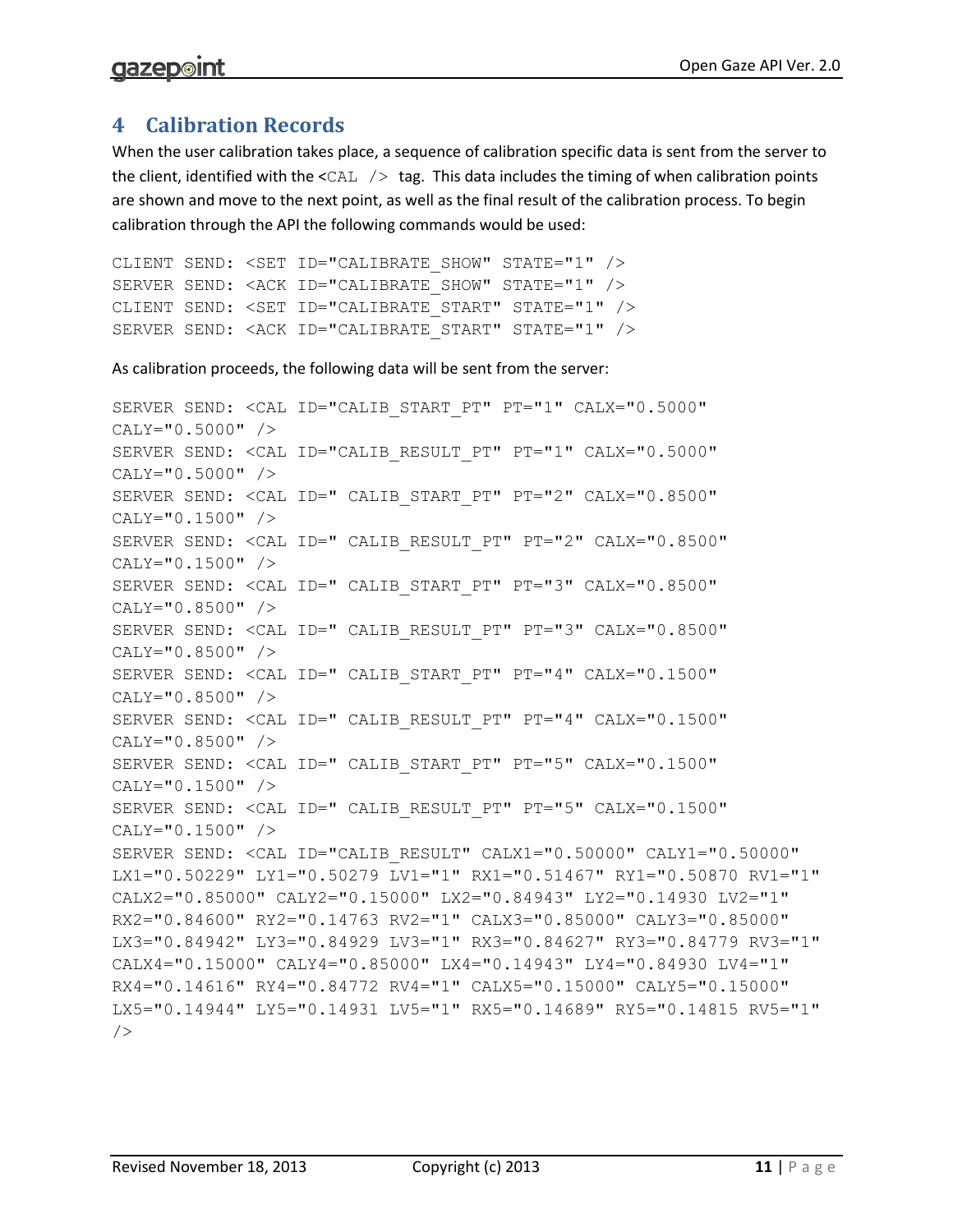### <span id="page-12-0"></span>4.1 CALIB\_START\_PT

**Description:** Sent at the start of the specified calibration point. Each calibration point has an animation time and then a calibration time. The CALIB\_START\_PT is sent at the beginning of the animation time.

**Parameter:** PT (point number 1 to N) **Parameter type:** integer **Parameter:** CALX, CALY (X- and Y- coordinates of the calibration point) **Parameter type:** float **Example:**

```
SERVER SEND: <CAL ID="CALIB_START_PT" PT="1" CALX="0.5000" 
CALY="0.5000" />
```
#### <span id="page-12-1"></span>4.2 CALIB\_RESULT\_PT

**Description:** Sent at the end of the specified calibration point. The CALIB\_RESULT\_PT is sent at the end of the calibration time. **Parameter:** PT (point number 1 to N) **Parameter type:** integer **Parameter:** CALX, CALY (X- and Y- coordinates of the calibration point) **Parameter type:** float **Example:**

SERVER SEND: <CAL ID="CALIB RESULT PT" PT="1" CALX="0.5000" CALY="0.5000" />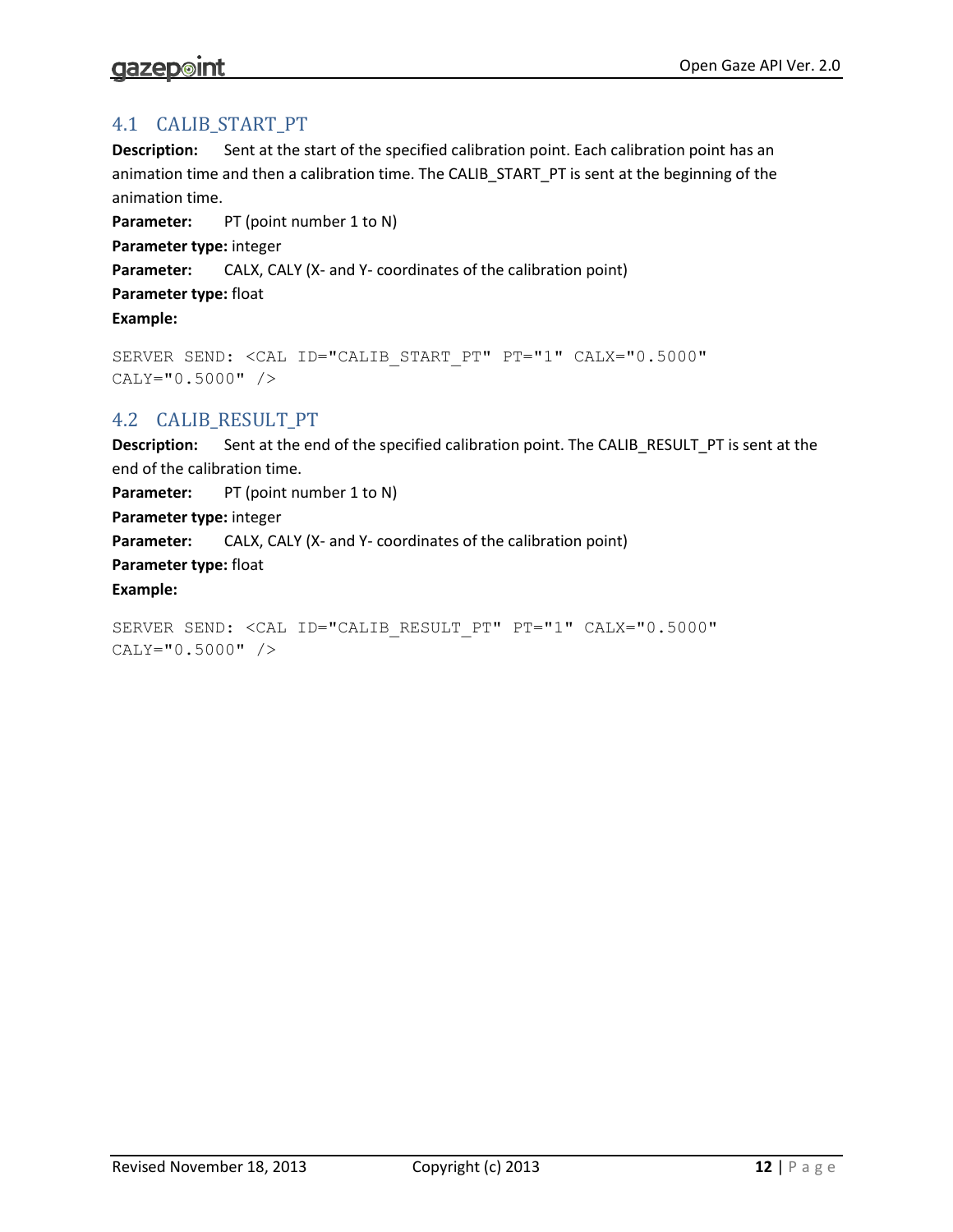#### <span id="page-13-0"></span>4.3 CALIB\_RESULT

**Description:** Sent at the end of the entire calibration process and lists the estimated point-of-gaze at each of the calibration points for both the left and right eyes, as well as a valid flag indicating if the calibration for a particular eye was successful or not at a particular calibration point.

**Parameter:** CALX?, CALY? (X- and Y- coordinates of the calibration point number ?)

#### **Parameter type:** float

**Parameter:** LX?, LY? (X- and Y- coordinates of the left eye point-of-gaze at calibration point ?) **Parameter type:** float

**Parameter:** LV? (valid flag for left eye at calibration point ?)

**Parameter type:** boolean

**Parameter:** RX?, RY? (X- and Y- coordinates of the right eye point-of-gaze at calibration point ?) **Parameter type:** float

**Parameter:** RV? (valid flag for right eye at calibration point ?)

**Parameter type:** boolean

**Example:**

<span id="page-13-1"></span>SERVER SEND: <CAL ID="CALIB\_RESULT" CALX1="0.50000" CALY1="0.50000" LX1="0.50229" LY1="0.50279 LV1="1" RX1="0.51467" RY1="0.50870 RV1="1" CALX2="0.85000" CALY2="0.15000" LX2="0.84943" LY2="0.14930 LV2="1" RX2="0.84600" RY2="0.14763 RV2="1" CALX3="0.85000" CALY3="0.85000" LX3="0.84942" LY3="0.84929 LV3="1" RX3="0.84627" RY3="0.84779 RV3="1" CALX4="0.15000" CALY4="0.85000" LX4="0.14943" LY4="0.84930 LV4="1" RX4="0.14616" RY4="0.84772 RV4="1" CALX5="0.15000" CALY5="0.15000" LX5="0.14944" LY5="0.14931 LV5="1" RX5="0.14689" RY5="0.14815 RV5="1"  $/$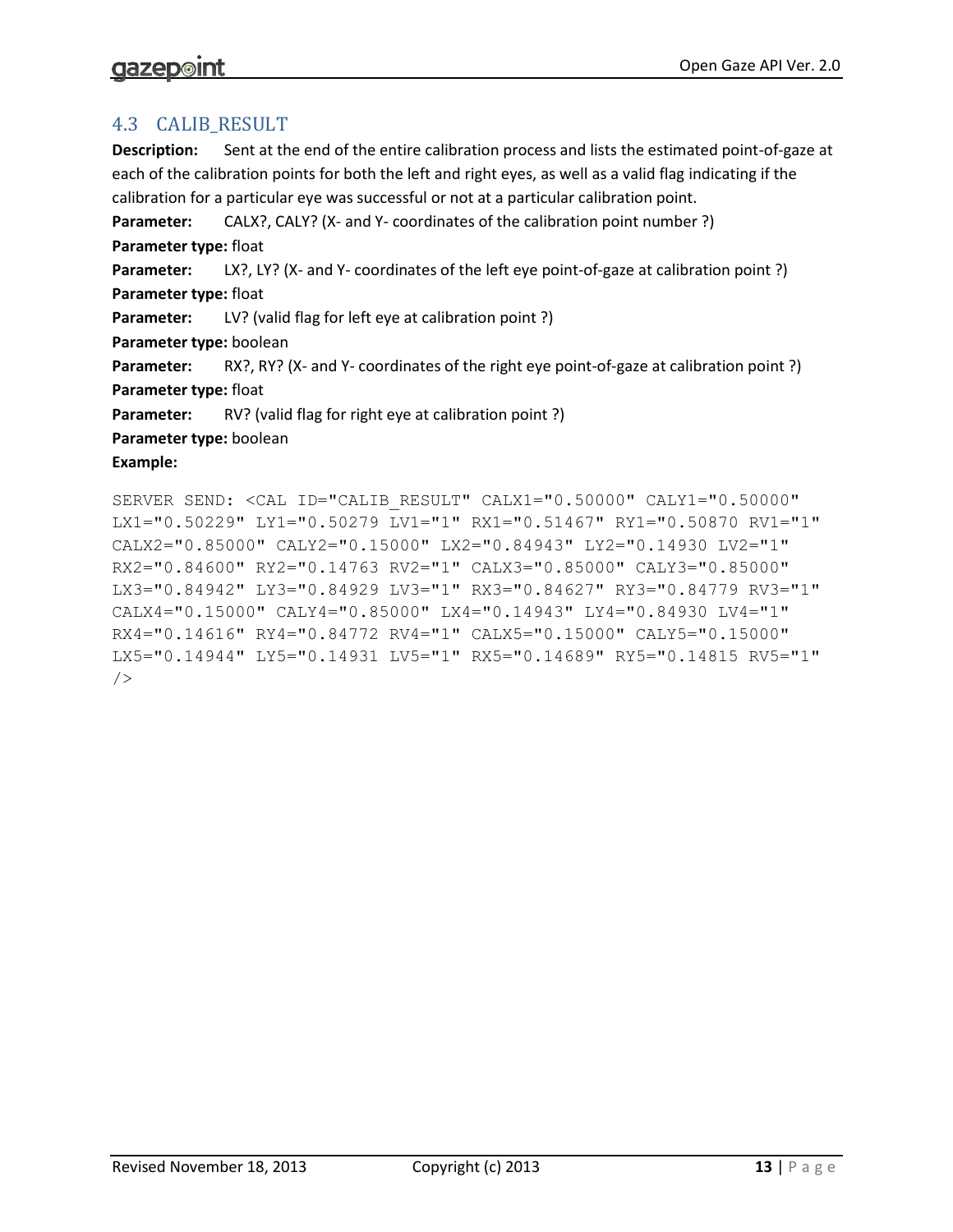# <span id="page-14-0"></span>**5 Data Records**

Data is transmit from the server to the client in a sequence of records formatted as XML strings. A data record is identified with the <REC /> tag. An example for the data record counter would look as follows:

```
REC CNT="1484" />
```
In this example there is one data field CNT with a value of 1484. Each data field is described below.

#### <span id="page-14-1"></span>5.1 Counter

**Description:** The counter data variable is incremented by 1 for each data record sent by the server. Useful to determine if any data packets are missed by the client.

**Parameter ID:** CNT **Parameter type:** int **Enable:** ENABLE\_SEND\_COUNTER **Example:**

```
REC CNT="1484" />
<REC CNT="1485" />
<REC CNT="1486" />
<REC CNT="1487" />
```
#### <span id="page-14-2"></span>5.2 Time

**Description:** The time elapsed in seconds since the last system initialization or calibration. The time stamp is recorded at the end of the transmission of the image from camera to computer. Useful for synchronization and to determine if the server computer is processing the images at the full frame rate. For a 60 Hz camera, the TIME value should increment by 1/60 seconds.

**Parameter ID:** TIME **Parameter type:** float **Enable:** ENABLE\_SEND\_TIME

**Example:**

<REC TIME="4.99716" /> <REC TIME="5.01366" /> <REC TIME="5.02991" /> <REC TIME="5.04653" />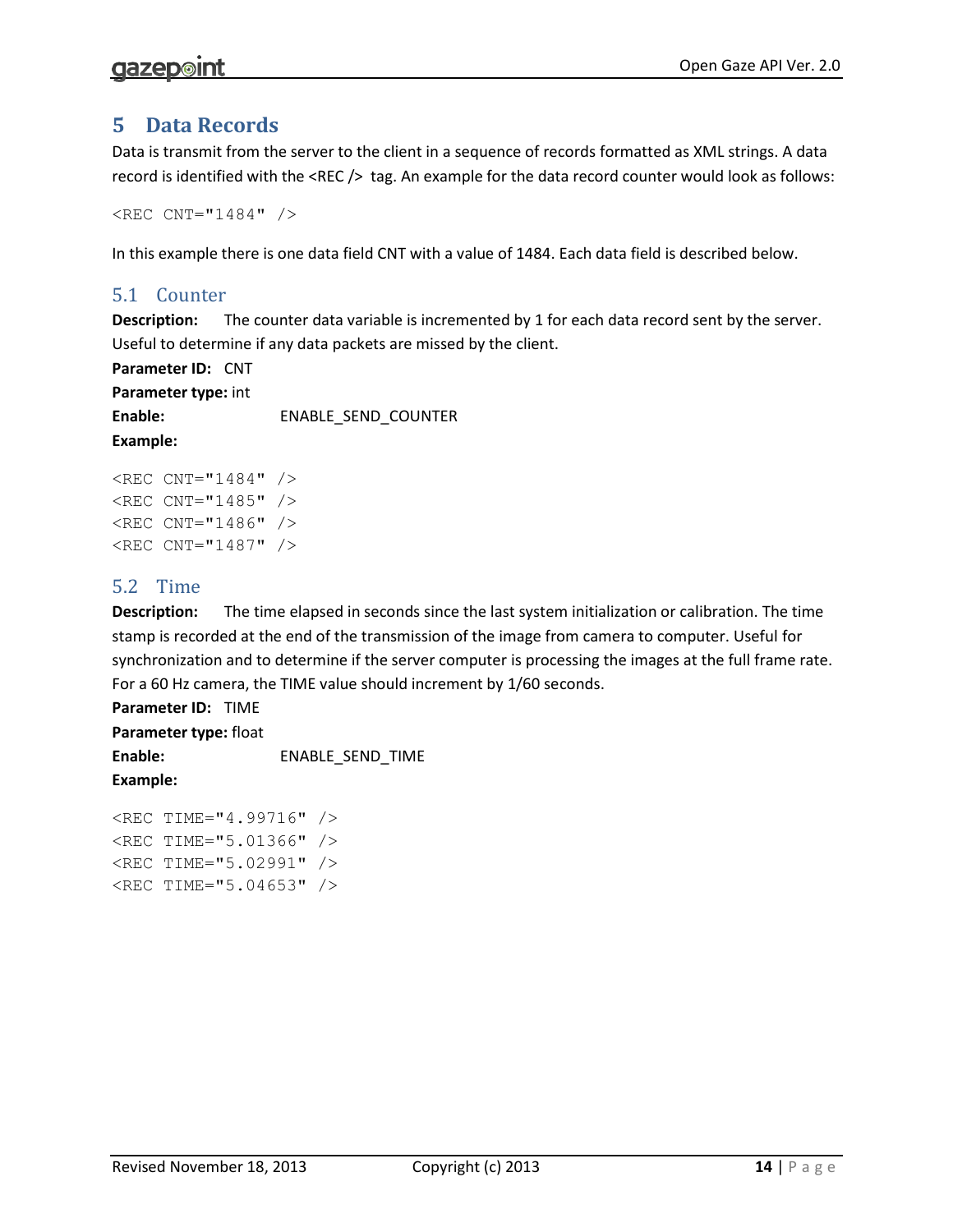#### <span id="page-15-0"></span>5.3 Time Tick

**Description:** This is a signed 64-bit integer which indicates the number of CPU time ticks. This allows high precision synchronization of gaze data with other data on the same CPU.

**Parameter ID:** TIME\_TICK

**Parameter type:** LONGLONG

**Enable:** ENABLE\_SEND\_TIME\_TICK

```
Example:
```
<REC TIME\_TICK="2096547271623" /> <REC TIME\_TICK="2096547490186" /> <REC TIME\_TICK="2096547654197" />

#### <span id="page-15-1"></span>5.4 Fixation POG

**Description:** The Fixation POG data provides the user's point-of-gaze as determined by the internal fixation filter.

**Parameter ID:** FPOGX, FPOGY

**Parameter type:** float

**Parameter description:** The X- and Y-coordinates of the fixation POG, as a fraction of the screen size.  $(0,0)$  is top left,  $(0.5,0.5)$  is the screen center, and  $(1.0,1.0)$  is bottom right.

**Parameter ID:** FPOGS

**Parameter type:** float

**Parameter description:** The starting time of the fixation POG in seconds since the system initialization or calibration.

Parameter ID: FPOGD

**Parameter type:** float

**Parameter description:** The duration of the fixation POG in seconds.

**Parameter ID:** FPOGID

**Parameter type:** integer

**Parameter description:** The fixation POG ID number

Parameter ID: FPOGV

**Parameter type:** boolean

**Parameter description:** The valid flag with value of 1 if the fixation POG data is valid, and 0 if it is not.

**Enable:** ENABLE\_SEND\_POG\_FIX

**Example:**

```
<REC FPOGX="0.48439" FPOGY="0.50313" FPOGS="1891.86768" 
FPOGD="0.49280" FPOGID="1599" FPOGV="1" /REC TIME_TICK="2096547490186" 
/
```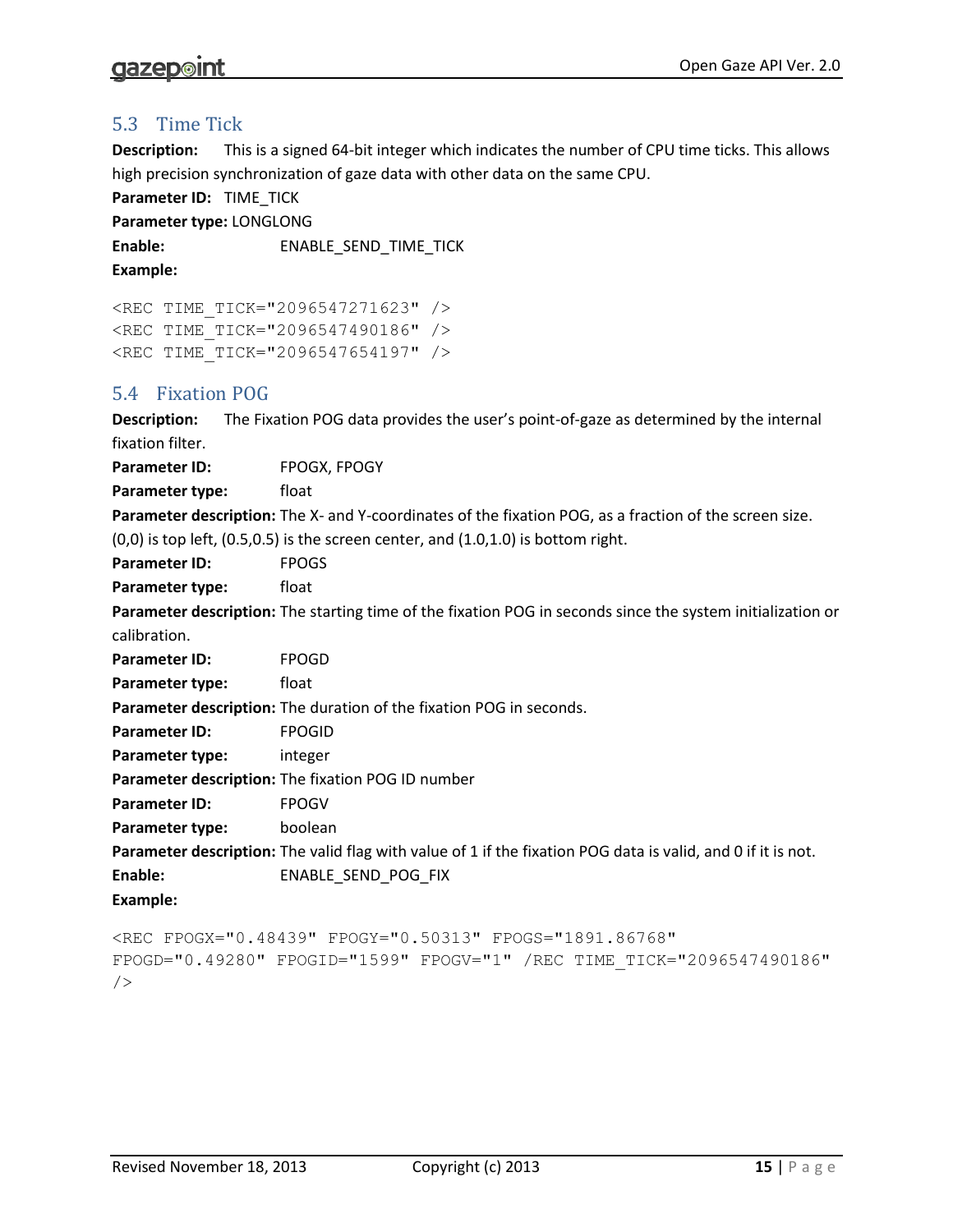# <span id="page-16-0"></span>5.5 Left Eye POG

| <b>Description:</b> | The POG data for the user's left eye.                                                                  |
|---------------------|--------------------------------------------------------------------------------------------------------|
| Parameter ID:       | LPOGX, LPOGY                                                                                           |
| Parameter type:     | float                                                                                                  |
|                     | Parameter description: The X- and Y-coordinates of the left eye POG, as a fraction of the screen size. |
| Parameter ID:       | <b>LPOGV</b>                                                                                           |
| Parameter type:     | boolean                                                                                                |
|                     | Parameter description: The valid flag with value of 1 if the data is valid, and 0 if it is not.        |
| Enable:             | ENABLE SEND POG LEFT                                                                                   |
| <b>Example:</b>     |                                                                                                        |

<REC LPOGX="0.21336" LPOGY="0.44548" LPOGV="1" />

# <span id="page-16-1"></span>5.6 Right Eye POG

| Description:           | The POG data for the user's right eye.                                                                  |
|------------------------|---------------------------------------------------------------------------------------------------------|
| Parameter ID:          | RPOGX, RPOGY                                                                                            |
| <b>Parameter type:</b> | float                                                                                                   |
|                        | Parameter description: The X- and Y-coordinates of the right eye POG, as a fraction of the screen size. |
| <b>Parameter ID:</b>   | <b>RPOGV</b>                                                                                            |
| <b>Parameter type:</b> | boolean                                                                                                 |
|                        | <b>Parameter description:</b> The valid flag with value of 1 if the data is valid, and 0 if it is not.  |
| Enable:                | ENABLE SEND POG RIGHT                                                                                   |
| Example:               |                                                                                                         |

<REC LPOGX="0.43623" LPOGY="0.53243" RPOGV="1" />

#### <span id="page-16-2"></span>5.7 Best POG

| <b>Description:</b>                                                                             | The 'best' POG data, which is the average of the left eye and right eye POG if both are                |
|-------------------------------------------------------------------------------------------------|--------------------------------------------------------------------------------------------------------|
|                                                                                                 | available, or if not, then the value of either the left or right eye, depending on which one is valid. |
| <b>Parameter ID:</b>                                                                            | <b>BPOGX, BPOGY</b>                                                                                    |
| Parameter type:                                                                                 | float                                                                                                  |
|                                                                                                 | Parameter description: The X- and Y-coordinates of the best eye POG, as a fraction of the screen size. |
| Parameter ID:                                                                                   | <b>BPOGV</b>                                                                                           |
| Parameter type:                                                                                 | boolean                                                                                                |
| Parameter description: The valid flag with value of 1 if the data is valid, and 0 if it is not. |                                                                                                        |
| Enable:                                                                                         | ENABLE SEND POG BEST                                                                                   |
| Example:                                                                                        |                                                                                                        |

<REC BPOGX="0.47175" BPOGY="0.43360" BPOGV="1" />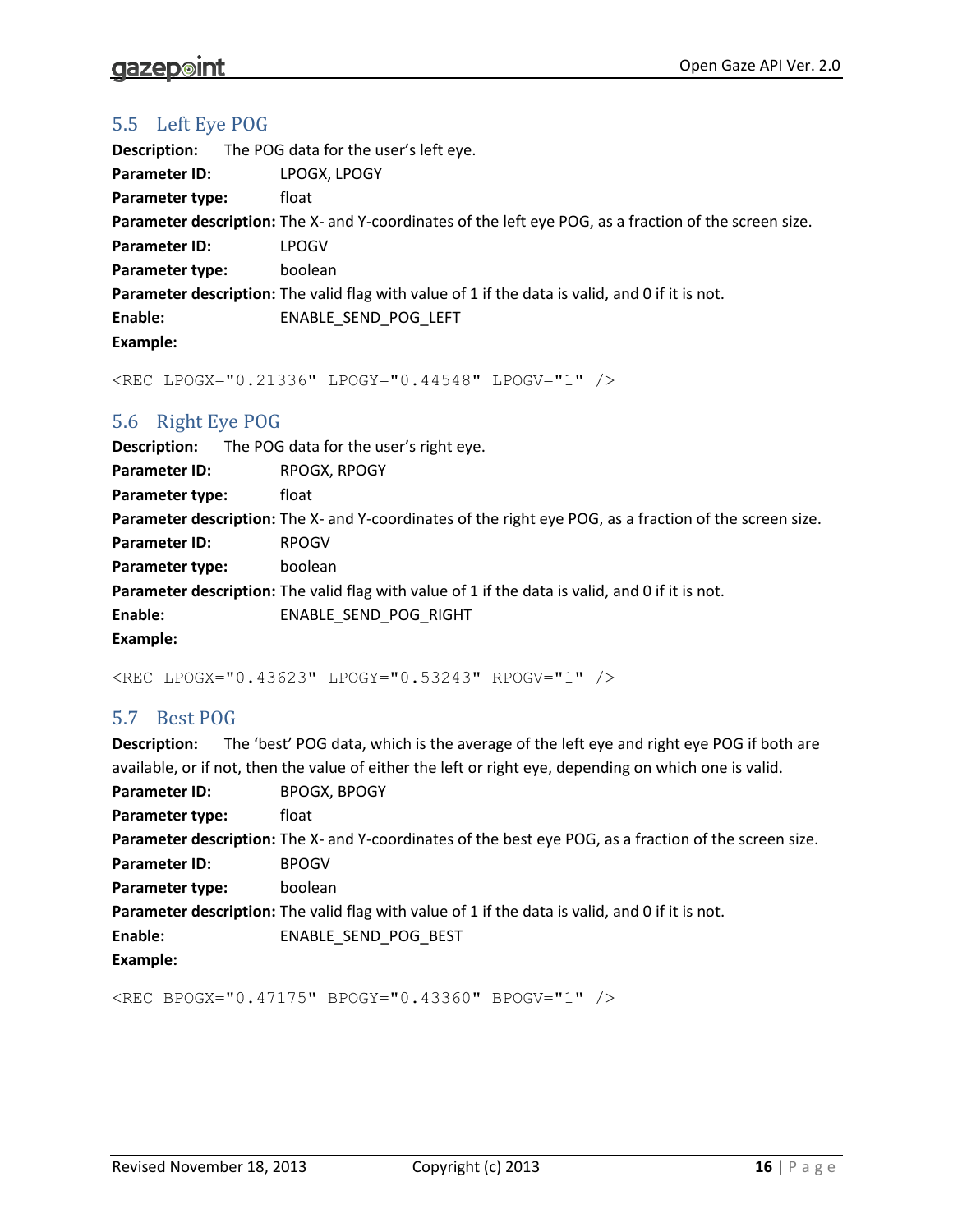#### <span id="page-17-0"></span>5.8 Left Eye Pupil

| <b>Description:</b>       | The image data relating to the left eye.                                                                   |
|---------------------------|------------------------------------------------------------------------------------------------------------|
| Parameter ID:             | LPCX, LPCY                                                                                                 |
| Parameter type:           | float                                                                                                      |
|                           | Parameter description: The X- and Y-coordinates of the left eye pupil in the camera image, as a fraction   |
| of the camera image size. |                                                                                                            |
| Parameter ID:             | <b>LPD</b>                                                                                                 |
| Parameter type:           | float                                                                                                      |
|                           | Parameter description: The diameter of the left eye pupil in pixels.                                       |
| Parameter ID:             | <b>LPS</b>                                                                                                 |
| Parameter type:           | float                                                                                                      |
|                           | Parameter description: The scale factor of the left eye pupil (unitless). Value equals 1 at calibration    |
|                           | depth, is less than 1 when user is closer to the eye tracker and greater than 1 when user is further away. |
| Parameter ID:             | <b>LPV</b>                                                                                                 |
| Parameter type:           | boolean                                                                                                    |
|                           | Parameter description: The valid flag with value of 1 if the data is valid, and 0 if it is not.            |
| Enable:                   | ENABLE SEND PUPIL LEFT                                                                                     |
| <b>Example:</b>           |                                                                                                            |
|                           |                                                                                                            |

```
<REC LPCX="0.40525" LPCY="0.32822" LPD="15.23866" LPS="1.04834" 
LPV = "1" />
```
# <span id="page-17-1"></span>5.9 Right Eye Pupil

**Description:** The image data relating to the right eye. **Parameter ID:** RPCX, RPCY **Parameter type:** float **Parameter description:** The X- and Y-coordinates of the right eye pupil in the camera image, as a fraction of the camera image size. **Parameter ID:** RPD **Parameter type:** float **Parameter description:** The diameter of the right eye pupil in pixels. **Parameter ID:** RPS **Parameter type:** float **Parameter description:** The scale factor of the right eye pupil (unitless). Value equals 1 at calibration depth, is less than 1 when user is closer to the eye tracker and greater than 1 when user is further away. **Parameter ID:** RPV Parameter type: boolean **Parameter description:** The valid flag with value of 1 if the data is valid, and 0 if it is not. Enable: ENABLE SEND PUPIL RIGHT **Example:**

```
<REC RPCX="0.79375" RPCY="0.54131" RPD="12.69461" RPS="1.12750" 
RPV="1" />
```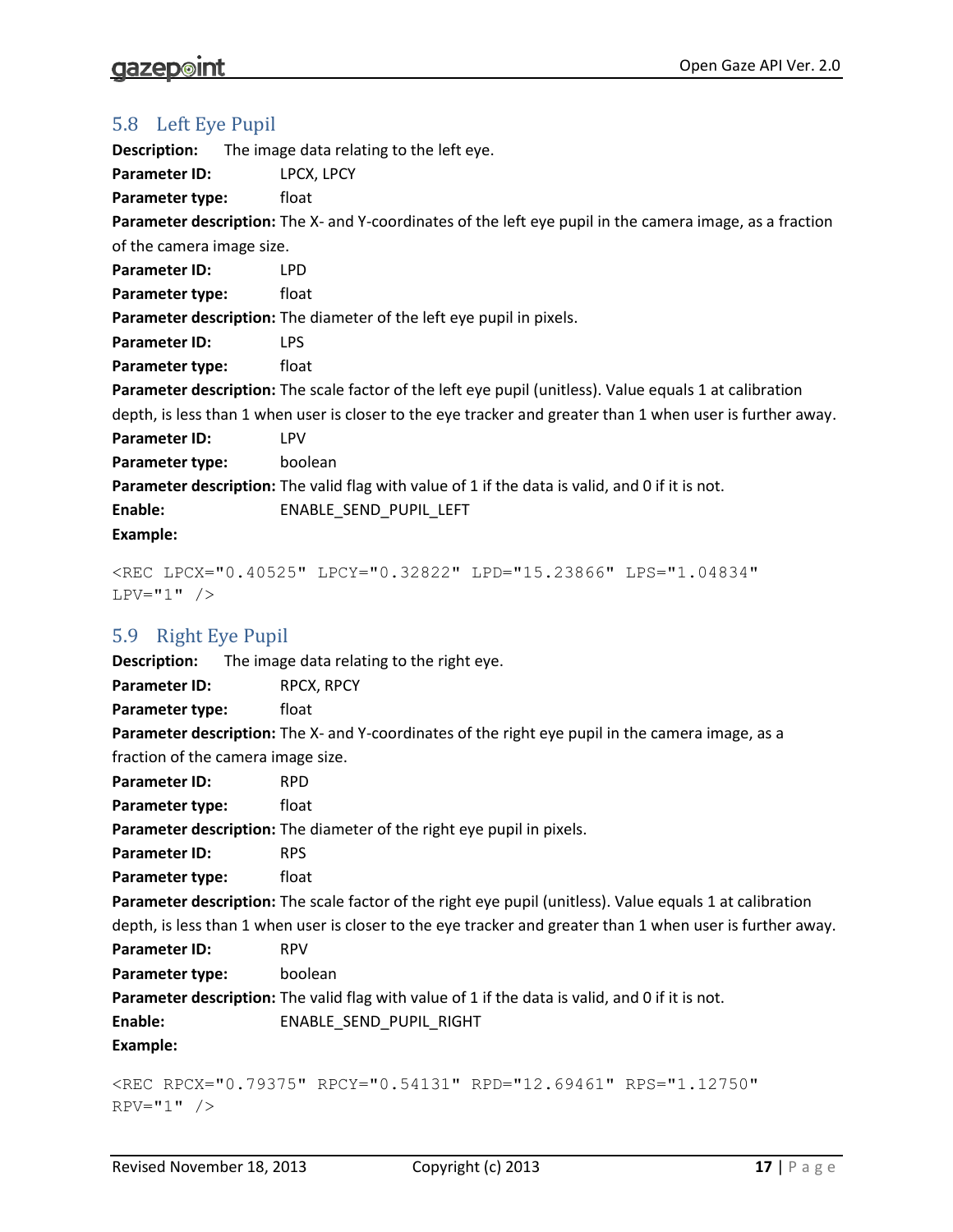#### <span id="page-18-0"></span>5.10 Left Eye 3D Data

**Description:** The computed 3D data for the left eye position. Parameter ID: LEYEX, LEYEY, LEYEZ **Parameter type:** float **Parameter description:** The X-, Y- and Z-coordinates of the left eye with 3D space with respect to the camera focal point, in units of meters. **Parameter ID:** LPUPILD **Parameter type:** float **Parameter description:** The diameter of the left eye pupil in units of meters. **Parameter ID:** LPUPILV Parameter type: boolean **Parameter description:** The valid flag with value of 1 if the data is valid, and 0 if it is not. **Enable:** ENABLE\_SEND\_EYE\_LEFT **Example:**

<REC LEYEX="-0.04796" LEYEY="0.00305" LEYEZ="0.69235" LPUPILD="0.00210" LPUPILV="1" />

#### <span id="page-18-1"></span>5.11 Right Eye 3D Data

**Description:** The computed 3D data for the right eye position. Parameter ID: REYEX, REYEY, REYEZ **Parameter type:** float **Parameter description:** The X-, Y- and Z-coordinates of the right eye with 3D space with respect to the camera focal point, in units of meters. **Parameter ID:** RPUPILD **Parameter type:** float **Parameter description:** The diameter of the right eye pupil in units of meters. **Parameter ID:** RPUPILV **Parameter type:** boolean **Parameter description:** The valid flag with value of 1 if the data is valid, and 0 if it is not. **Enable:** ENABLE\_SEND\_EYE\_RIGHT **Example:**

```
<REC REYEX="0.04321" REYEY="0.00213" REYEZ="0.66543" RPUPILD="0.00240" 
RPUPILV="1" />
```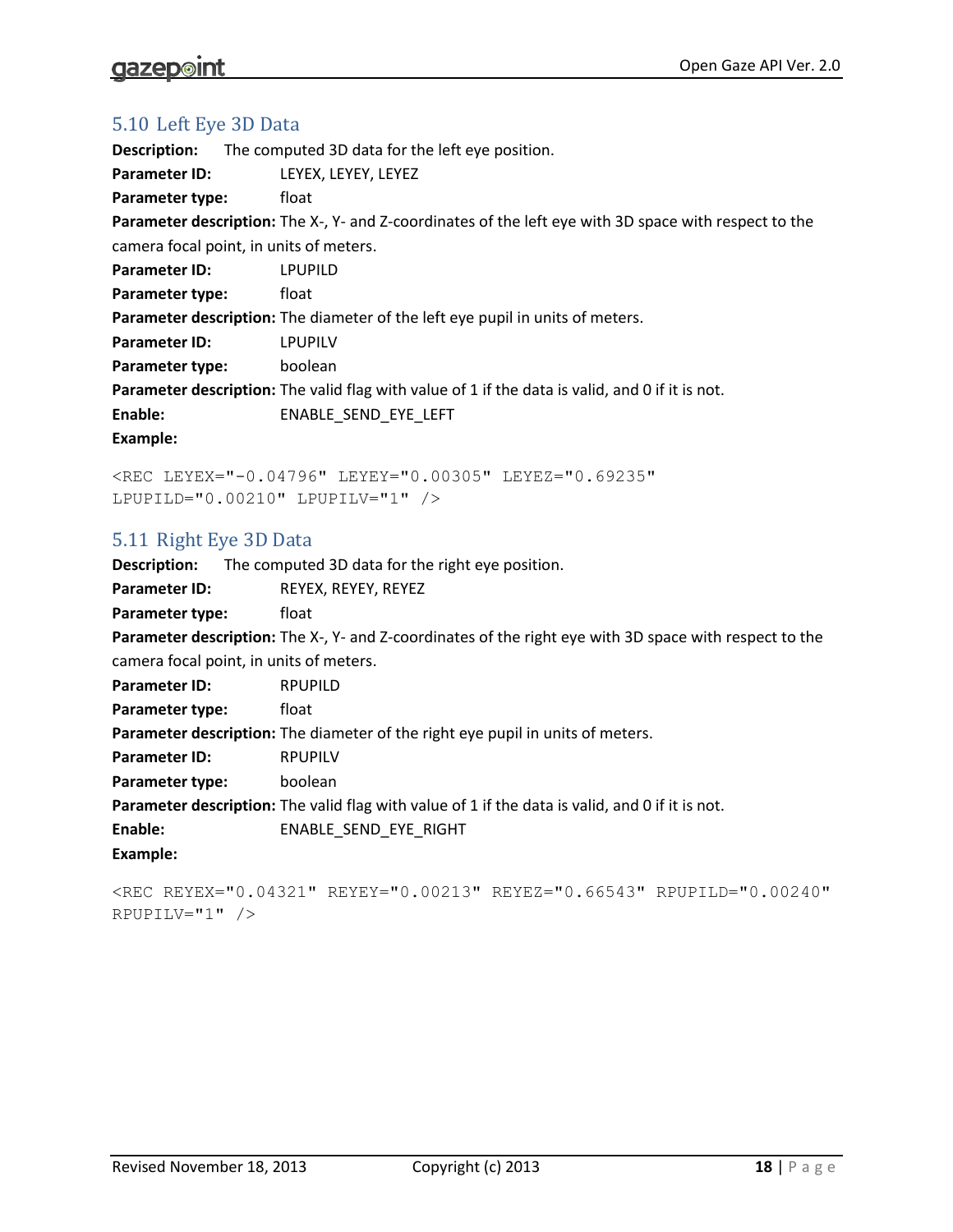# **gazepoint**

#### <span id="page-19-0"></span>5.12 Cursor position

| Description:         | The position of the mouse cursor.                                                                         |
|----------------------|-----------------------------------------------------------------------------------------------------------|
| <b>Parameter ID:</b> | CX. CY                                                                                                    |
| Parameter type:      | float                                                                                                     |
|                      | Parameter description: The X- and Y-coordinates of the mouse cursor, as percentage of the screen size.    |
| <b>Parameter ID:</b> | CS (not currently implemented)                                                                            |
| Parameter type:      | integer                                                                                                   |
|                      | Parameter description: Mouse cursor state, 0 for steady state, 1 for left button down, 2 for right button |
| down.                |                                                                                                           |
| Enable:              | ENABLE SEND CURSOR                                                                                        |
| Example:             |                                                                                                           |

<REC CX="0.12500" CY="0.32500" CS="0" />

#### <span id="page-19-1"></span>5.13 User data

**Description:** A custom data field that may be set by the user to contain any desired information such as synchronization markers.

| Parameter ID:                                | USER                  |
|----------------------------------------------|-----------------------|
| Parameter type:                              | string                |
| Parameter description: A user defined value. |                       |
| Enable:                                      | ENABLE SEND USER DATA |
| Example:                                     |                       |

<REC USER="TRIG1" />